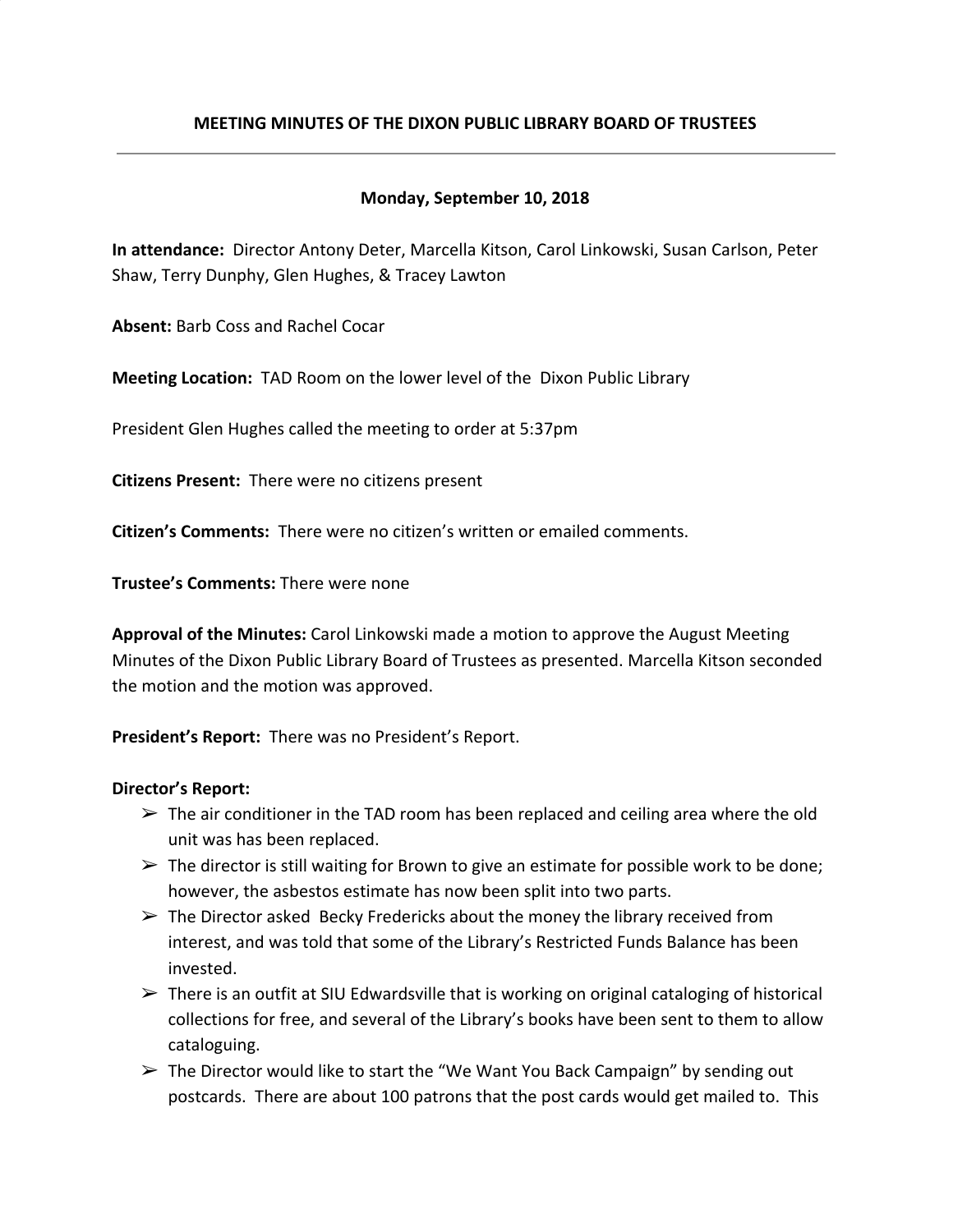would give the Library a starting point to decide what to do next. There was an extensive discussion about whether or not to forgive fines for the groups: a group of about 100 still owes materials and a group of about 300 have returned materials but still owe fines causing their cards to be blocked. The group that still owes materials will be targeted first. Carol Linkowski suggested that before the postcards go out, that the director drafts what will appear on the website for the Board to see and then decisions can be made with what to do.

- $\triangleright$  The director is getting an estimate to make the 4 bathrooms ADA compatible.
- $\triangleright$  The Per Capita Grant allocation from the State is over \$8000 more than expected because of the increase the State of Illinois levied.

# **Treasurer's Report:**

 Susan Carlson made a motion to ratify the Treasurer's Report for August. Peter Shaw seconded the motion and a verbal vote was taken:

Susan Carlson: aye Terry Dunphy: aye Glen Hughes: aye Marcella Kitson: aye Tracey Lawton: aye Carol Linkowski: aye Peter Shaw: aye The motion was carried.

**Invoices and Expenditures:** Marcella Kitson made a motion to ratify the Library Invoices and Expenditures for August. Susan Carlson seconded the motion and a verbal vote was taken:

Susan Carlson: aye Terry Dunphy: aye Glen Hughes: aye Marcella Kitson: aye Tracey Lawton: aye Carol Linkowski: aye Peter Shaw: aye The motion was carried.

### **Committee Reports:**

- ❖ **Finance and Budget:** A CD is coming due soon.
- ❖ **Building and Grounds:** none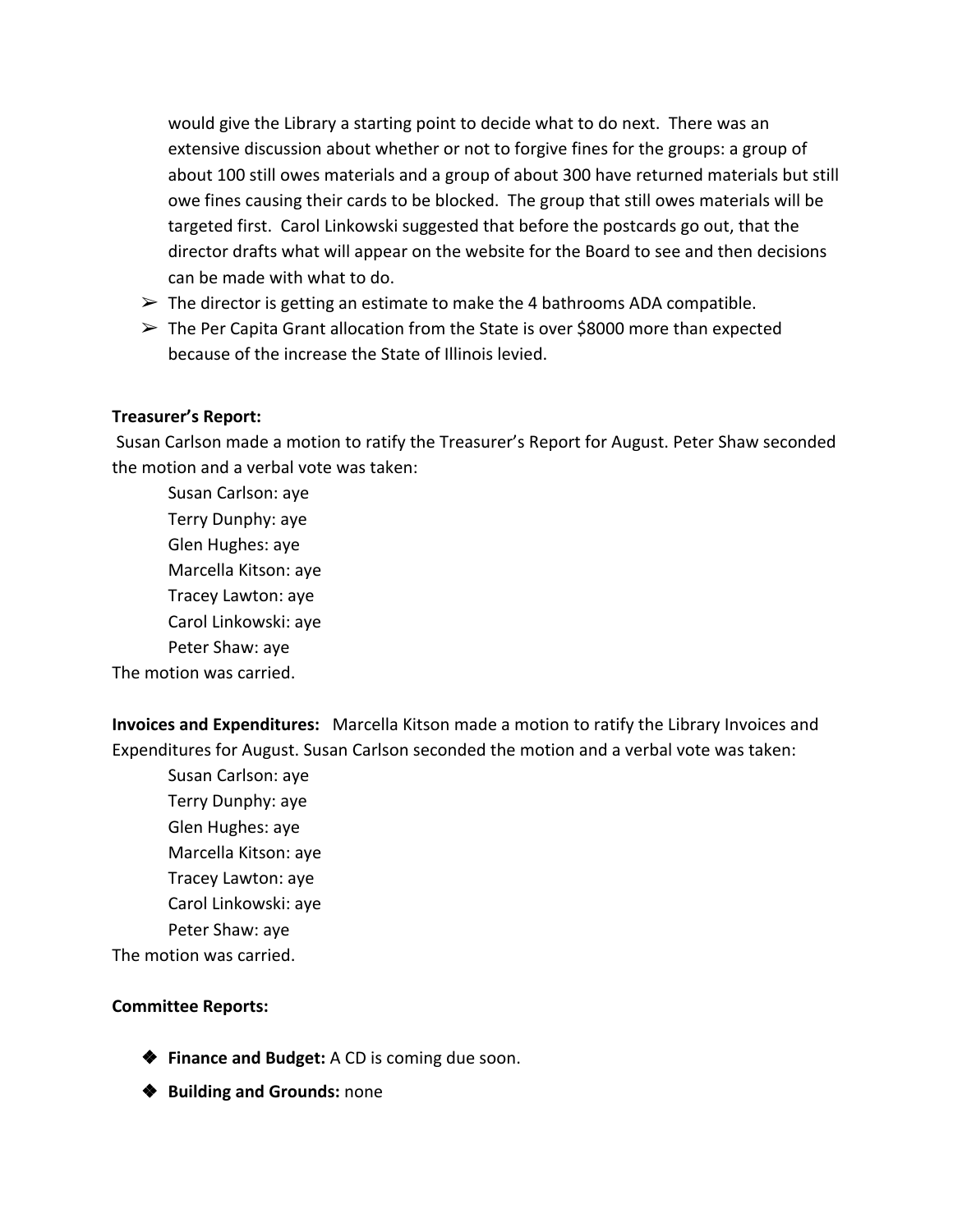- ❖ **Personnel and Salary:** To be discussed in New Business.
- ❖ **By-Laws, Policies, and Procedures:** none
- ❖ **Technology and Technology Resources:** none

#### **Unfinished Business:**

 $\triangleright$  A new evaluation form for both the staff and the Board for the Director was presented. The process starts with the Directors goals for the year and go from there. Meets expectations would be the is the standard. There was a discussion with the committee and Director Deter to only have meets expectations and fails to meet expectations on the form to prevent scoring from becoming arbitrary. Carol Linkowski raised a question about whether or not all staff would fill out evaluations for the Director. A discussion then followed with several ideas debated. It was generally agreed that the evaluations should be filled out by full-time staff only. While staff members will be filling out evaluations, those evaluations will become part of the Board's overall evaluation for the Director. Further discussions by a representative from the Personnel and Salary Committee and a representative from the By-Laws, Policies, and Procedures Committee are needed so the Director's Evaluation can be put into Library Policy.

#### **New Business:**

 $\triangleright$  Approval of the 2019 calendar. A motion to approve and accept the Calendar for Board Meetings and Holidays was made by Peter Shaw. Marcella Kitson seconded it and the motion passed.